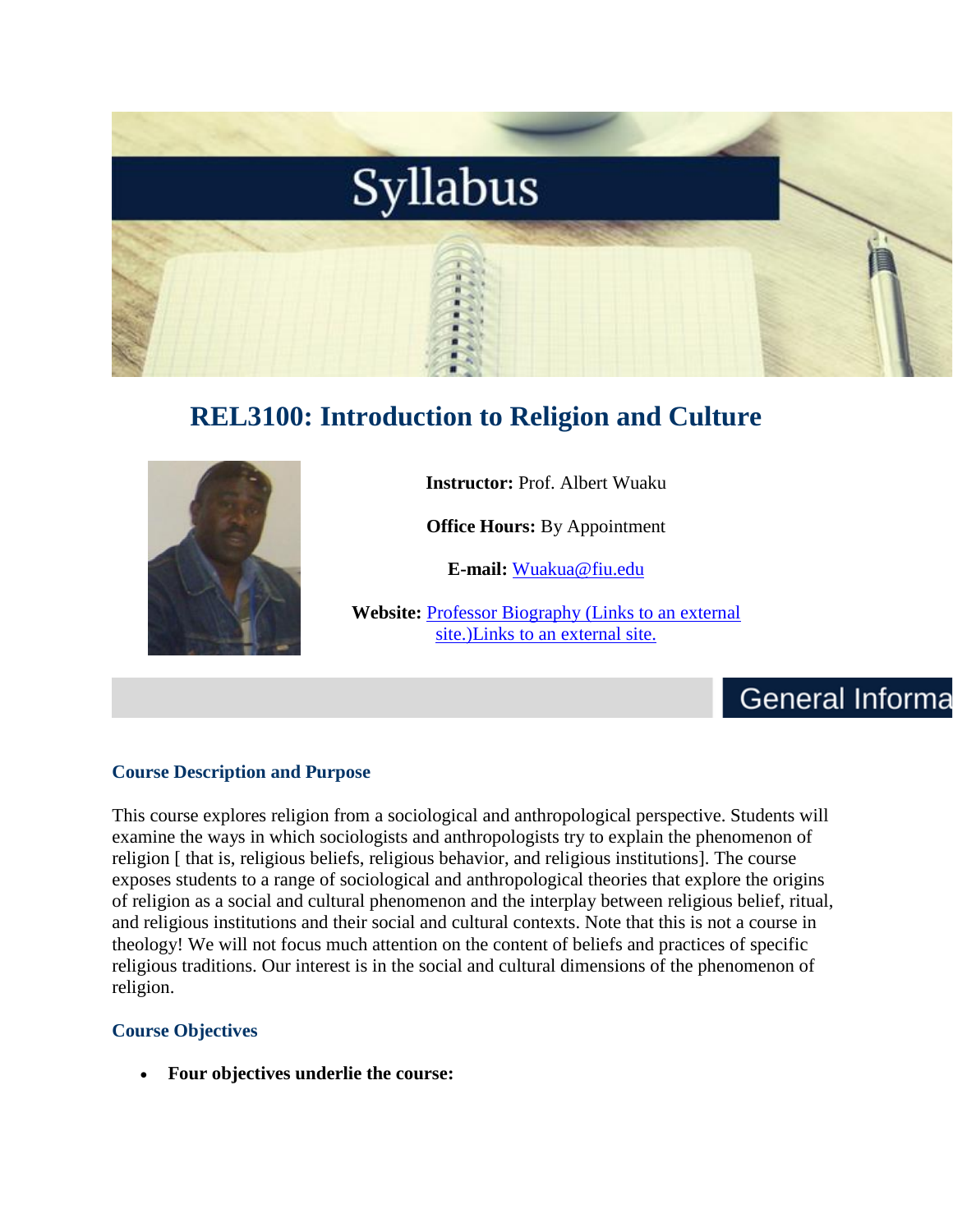- o to introduce students to socio-cultural concepts relevant to the understanding of religion as a dimension of social life;
- o to examine the dynamics of the relationship between religion and other aspects of society such as politics and the economy;
- o to develop critical thinking skills by analyzing and evaluating theoretical perspectives on religious belief and action; and
- o to encourage students to apply socio-anthropological concepts in the understanding of their personal religious lives and past and contemporary religious issues in their societies.

### **Learning Outcomes**

By the end of the semester students will:

- gain an intellectual understanding of the interconnection between religion and society in western and non-western cultures;
- improve their writing skills through the writing of essays;
- develop the culture of participating in intellectual conversations through the interchanges discussion questions require of them; and
- be excited about the dynamics of religion in societal life enough to want to pursue studies in this area further.
- •

# **Important Informa**

Before starting this course, please review the following pages:

- [Policies](https://fiu.instructure.com/courses/22357/pages/policies)
- [Technical Requirements and Skills](https://fiu.instructure.com/courses/22357/pages/technical-requirements-and-skills)
- [Accessibility and Accommodation](https://fiu.instructure.com/courses/22357/pages/accessibility-and-accommodation)
- [Academic Misconduct Statement](https://fiu.instructure.com/courses/22357/pages/academic-misconduct-statement)
- [Panthers Care & Counseling and Psychological Services \(CAPS\)](https://fiu.instructure.com/courses/22357/pages/panthers-cafe-and-counseling-and-psychological-services-caps)

### **Course Prerequisites**

There are no prerequisites for this course.

### **Textbook and Course Materials**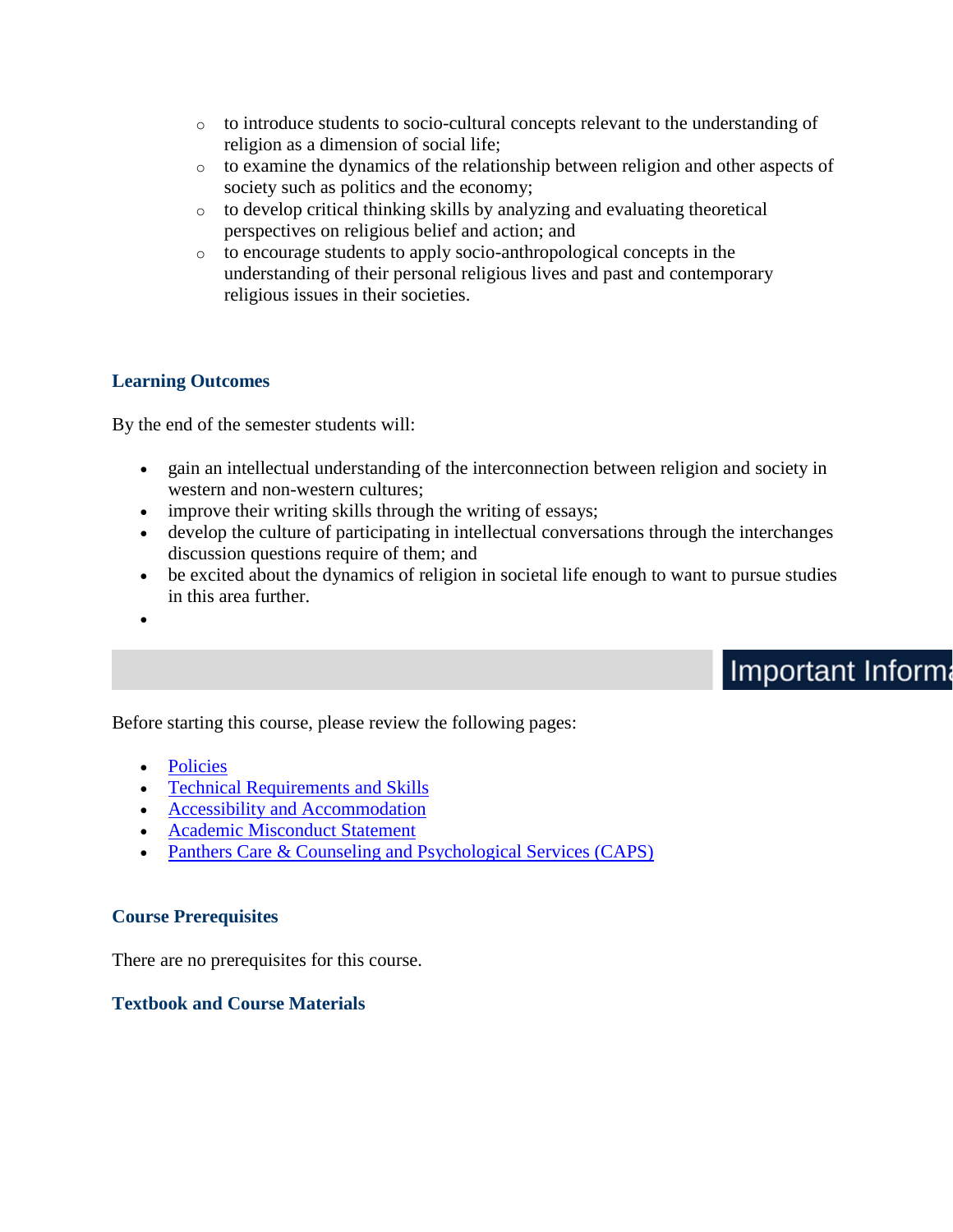

**Religion in Society: A Sociology of Religion** Ronald L. Johnstone Routledge, 8th Edition, 2006 ISBN-10: 0131884077 ISBN-13: 9780131884076 You may purchase your textbook online at the **FIU Bookstore (Links to an external** [site.\)Links to an external site..](http://fiu.bncollege.com/webapp/wcs/stores/servlet/BNCBHomePage?storeId=21551&catalogId=10001)

## **Expectations of this Course**

**This is an online course, meaning that most of the coursework will be conducted online. Expectations for performance in an online course are the same as for a traditional course; in fact, online courses require a degree of self-motivation, self-discipline, and technology skills that can make them more demanding for some students.**

**Students are expected to:**

- **review the how to get started information** located in the course content;
- **introduce yourself to the class** during the first week by posting a self-introduction in the appropriate discussion forum;
- **take the practice quiz** to ensure that your computer is compatible with Canvas;
- **interact** online with instructor and peers;
- **review** and follow the course calendar.

# Cou

### **Course Communication - How to contact your professor**

Communication in this course will take place within Canvas. See the [Canvas Guide](https://community.canvaslms.com/docs/DOC-10574-4212710325) (Links to an [external site.\)Links to an external site.](https://community.canvaslms.com/docs/DOC-10574-4212710325) on communicating with course users for more information.

### **All e-mails sent to the instructor should reflect a professional manner and adhere to the following format:**

Subject Line/Heading: Place your question/comment in the subject heading.

Also, identify this class (Web Class 3100),

Text: The text of the message should begin with Dear Dr. Wuaku. The message should follow and end with the student's full name.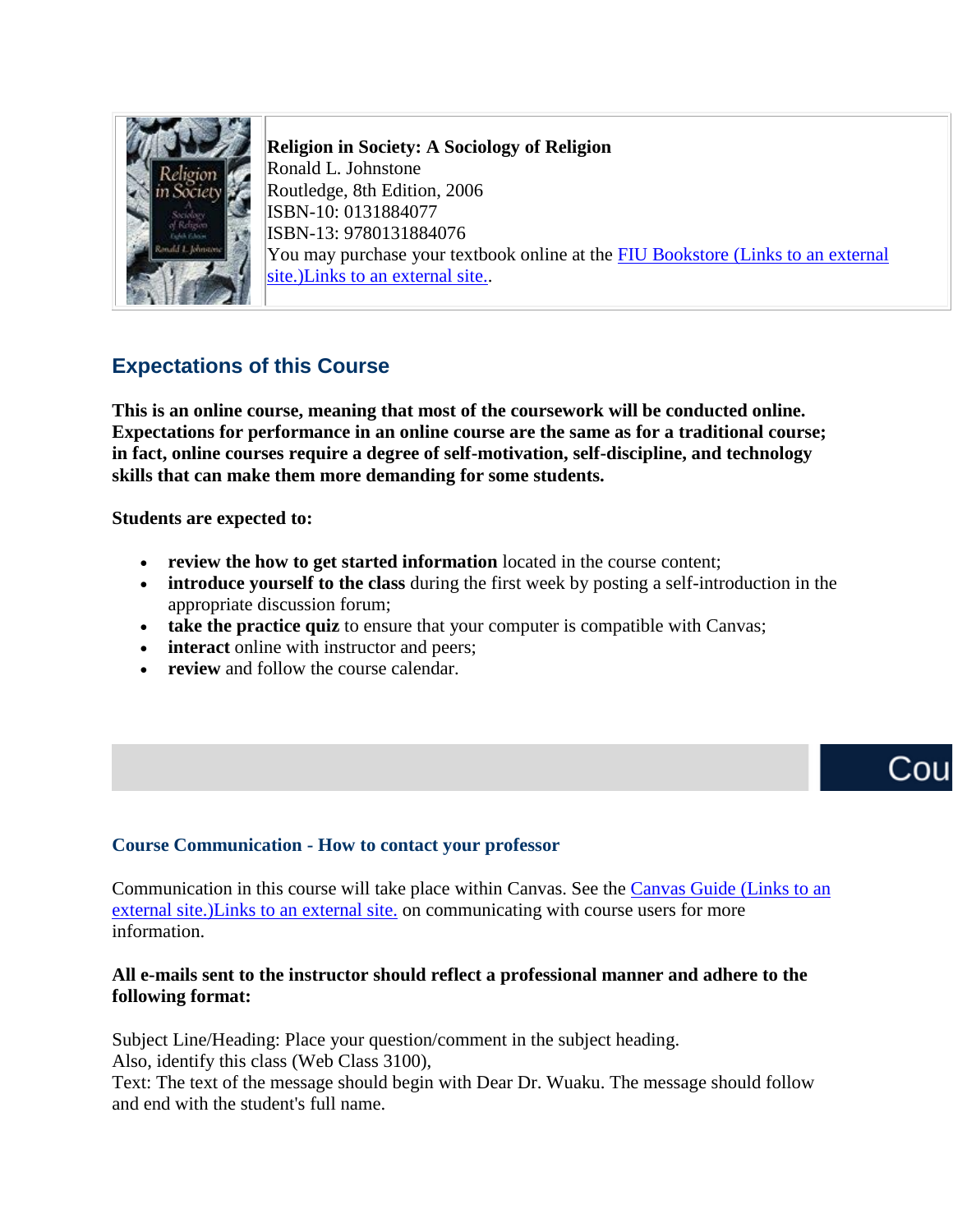Example E-mail: Below is an example of the format I expect from e-mail inquiries. Please remember you can also call me on 305-348-0112 if you need to speak with me.

From: Joe Doe doee@fiu .edu (Use FIU email address/account) To: Albert Wuaku wuakua@fiu .edu Subject: Textbook (Web Class 3100)

Dear Dr. Wuaku,

I have a question about the textbook. Do we have to buy it from the bookstore or can we order it online? I look forward to your response.

Sincerely,

Joe Doe.

**Please remember** you can also call me on 305-348-0112 if you need to speak with me.

### **Discussion Forums**

Throughout the semester the instructor will post messages to the discussion board that requires a response or activity from each student. Each post will be graded. Each discussion is worth 25 points. To receive all possible points, a posting must be on time, be easy to read, free of careless mistakes, and appropriately address the issue(s) or question(s) presented by the instructor. Also, each student must address or respond to viewpoints of at least three others in the class.

Keep in mind that forum discussions are public, and care should be taken when determining what to post.

### **Assignments**

The essay questions will be based on the lectures, class discussions, and assigned readings. The purpose of these essays is to test the student's knowledge of the vocabulary, issues, theoretical perspectives and the ability to apply the ideas covered to the understanding of lived religious experience.

#### **How to respond to essay questions:**

All essay questions must be thoroughly answered. A thorough response is one that shows evidence of familiarity with the text and the power-point notes and shows the student's own originality. The points in the essay must be discussed thoroughly and illustrated with practical examples from the readings or the author's own experiences. The essay must be written in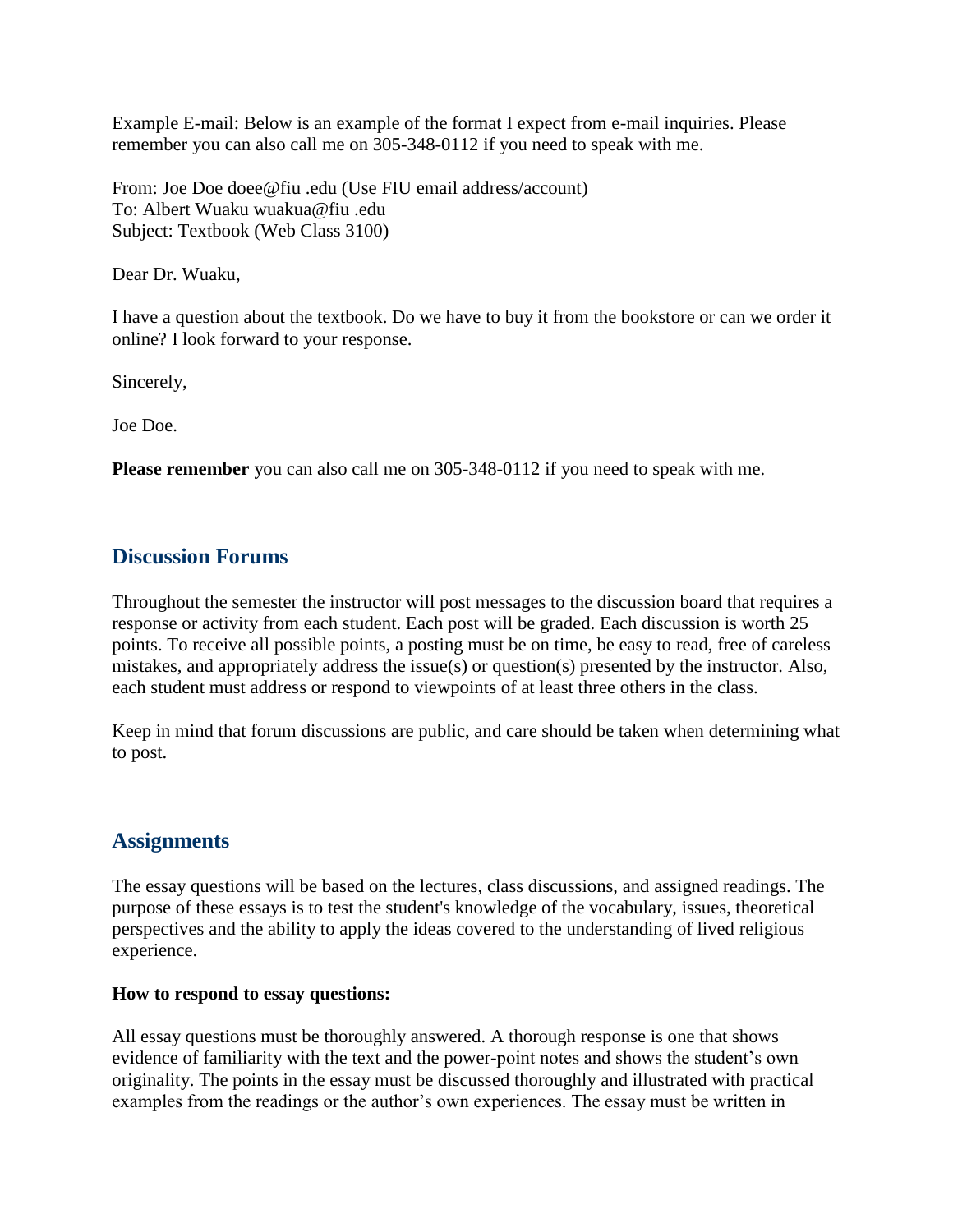grammatically correct prose. It must be very well structured and organized. YOU WILL SCORE A ZERO IF YOU SUBMIT WORK THAT IS POORLY WRITTEN.

Read the questions ahead of time. Read the text and PowerPoint notes and draft your responses. Read the question again to make sure you are on the right course. Proofread your work before you submit it.

## **Quizzes**

There will be a multiple choice quiz or essay assignment after each topic or combination of topics. Each assignment will be worth a total of 25 points. Each essay assignment will consist of 1, 2, 3 or 4 essay questions out of which a student will be required to answer a specified number of questions. If the chosen question has sub-divisions [e.g questions 1 a, 1 b, etc] the student must address all questions in the subdivisions to be awarded full points for the question. A student has only 3 attempts at answering the multiple choice questions. The highest score will be recorded.

In order to mitigate any issues with your computer and online assessments, it is very important that you take the "Practice Quiz" from each computer you will be using to take your graded quizzes and exams. It is your responsibility to make sure your computer meets the minimum hardware requirements [\(Links to an external site.\)Links to an external site..](http://www.fiuonline.com/how-it-works/what-is-online-learning/whats-required.php)

Assessments in this course are not compatible with mobile devices and should not be taken through a mobile phone or a tablet. If you need further assistance please contact [FIU Online](http://lmshelp.fiu.edu/)  Support Services [\(Links to an external site.\)Links to an external site..](http://lmshelp.fiu.edu/)

### **Final Grade**

The Final Grade will be determined by a tally of points scored throughout the semester. These points will be converted into percentages **[that is, Points scored by student/total number of points [200] x 100]**. Please keep printed copies of all assignments and graded material. If you cannot produce your class material in a grade dispute, the grade recorded in the instructor's grade book will take precedence.

Students are required and responsible for all assigned text readings and material from Blackboard. Students are expected to check the Announcement and Assignment sections of Blackboard for this class at least every other day. Students who take this course are expected to have the skills necessary to complete all assignments. **Essay Assignments must not be sent as attachments to the professor. They must be posted in the Assignment drop box. I will not grade them if you send them to me as attachments.** If you have computer technology questions during the semester, you should contact the FIU Computer Help Desk.

**Note: I reserve the right to alter this syllabus if and whenever necessary.**